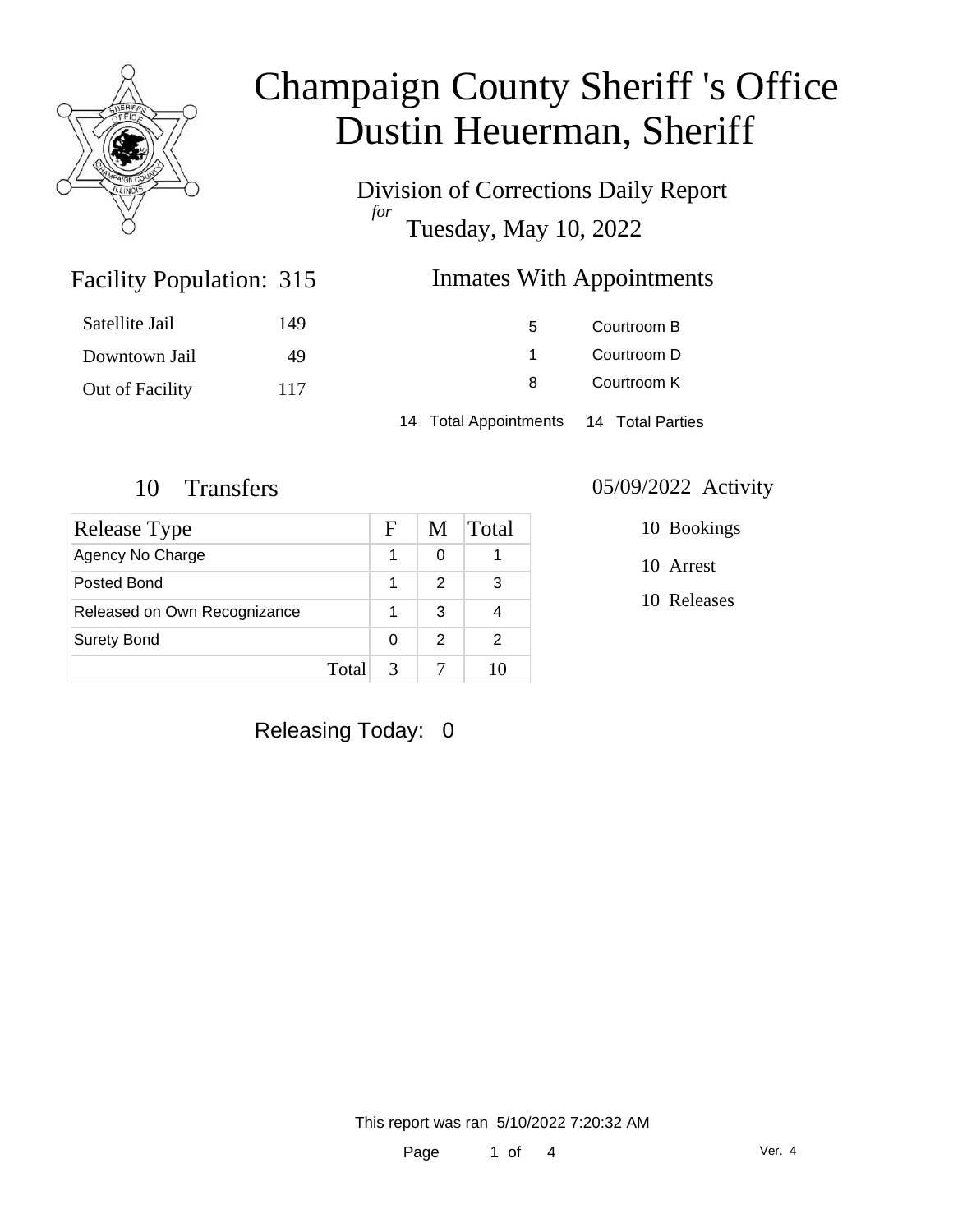

Division of Corrections Daily Report *for* Tuesday, May 10, 2022

### Custody Status Count

- Civil Sentenced CCCC 1
- Electronic Home Dentention 17
	- Felony Arraignment 4
		- Felony Other 2
	- Felony Pre-Sentence 7
		- Felony Pre-Trial 245
	- Felony Pre-Trial DUI 5
	- Felony Sentenced CCSO 5
	- Felony Sentenced IDOC 6
		- Hold Other 3
		- Hold Pre-Sentence 1
	- Misdemeanor Arraignment 3
		- Misdemeanor Pre-Trial 7
			- Petition to Revoke 2
			- Remanded to DHS 5
			- Traffic Arraignment 1
				- Traffic Pre-Trial 1
					- Total 315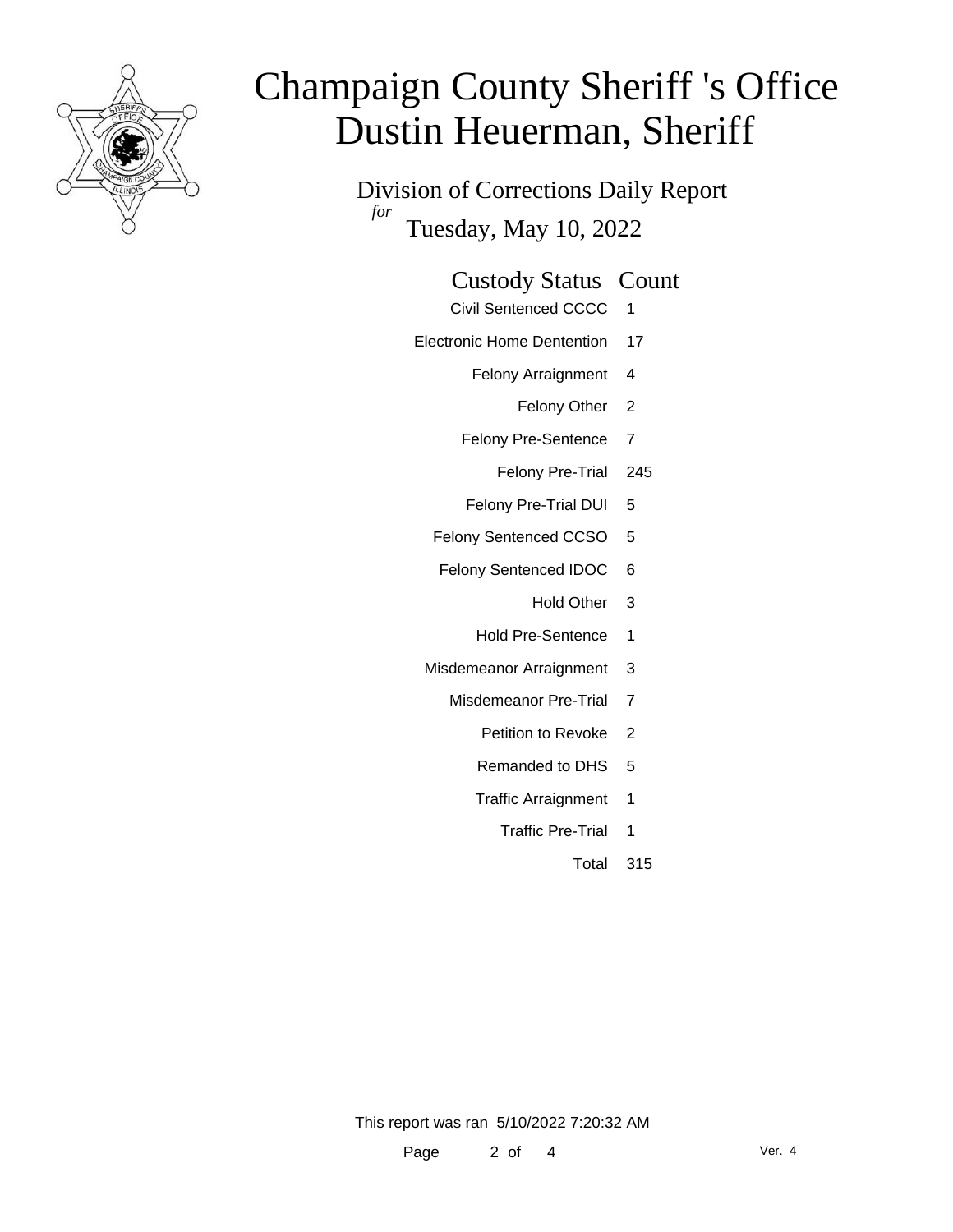

Division of Corrections Daily Report *for* Tuesday, May 10, 2022

### Inmates With Appointments

| Jailing Party Name              | Location    | Number of Records / Node |
|---------------------------------|-------------|--------------------------|
| BENNETT, JOHN MICHAEL           | Courtroom B | 1 / Out of Facility      |
| <b>BOOKER, STEPHON MONTELL</b>  | Courtroom D | 1 / Out of Facility      |
| <b>BROWN, DANTE MAURICE</b>     | Courtroom B | 1 / Satellite Jail       |
| <b>COLEMAN, QUENTIN A</b>       | Courtroom K | 1 / Satellite Jail       |
| DAVIS, MAKELL WONYEA            | Courtroom K | 1 / Satellite Jail       |
| EDWARDS, GEORGE CORTEZ          | Courtroom K | 1 / Satellite Jail       |
| FISHER, ALLEN JAMES             | Courtroom K | 1 / Satellite Jail       |
| HILL, XAVIER LENSHAUN           | Courtroom B | 1 / Satellite Jail       |
| LAWS, TERON RAMONTE             | Courtroom B | 1 / Out of Facility      |
| LORENZO-MATEO, DIEGO            | Courtroom B | 1 / Satellite Jail       |
| MACKEY, MICHAEL ANTHONY         | Courtroom K | 1 / Satellite Jail       |
| <b>MCGREGOR, MICHAEL NATHEN</b> | Courtroom K | 1 / Satellite Jail       |
| MILLER, ANTHONY                 | Courtroom K | 1 / Satellite Jail       |
| <b>SWAIM, BRANDON JAMES</b>     | Courtroom K | 1 / Satellite Jail       |

### **Transfers**

| BRYANT, SAMANTHA JEAN        |
|------------------------------|
| COOK, JAMAL EDWIN ANTONIO    |
| ESTEBAN, BERNABE BERNABE     |
| <b>FLASCH, KEVIN MICHAEL</b> |
| MILLER, ANTHONY              |
| <b>MOORE, CHARLES JR</b>     |
| SAMPLE, LACY DEAN            |
| SOSBE, GAVIN CHARLES         |
| TAYLOR-GWIN, JASMINE YVETT   |
| WASHINGTON, AHJINAE TAKEYIA  |

| BRYANT, SAMANTHA JEAN       | Posted Bond                  | Satellite Jail |
|-----------------------------|------------------------------|----------------|
| COOK, JAMAL EDWIN ANTONIO   | <b>Surety Bond</b>           | Satellite Jail |
| ESTEBAN, BERNABE BERNABE    | <b>Surety Bond</b>           | Satellite Jail |
| FLASCH, KEVIN MICHAEL       | Released on Own Recognizance | Satellite Jail |
| MILLER, ANTHONY             | Posted Bond                  | Satellite Jail |
| MOORE, CHARLES JR           | Released on Own Recognizance | Satellite Jail |
| SAMPLE, LACY DEAN           | Posted Bond                  | Satellite Jail |
| SOSBE, GAVIN CHARLES        | Released on Own Recognizance | Satellite Jail |
| TAYLOR-GWIN, JASMINE YVETT  | Agency No Charge             | Satellite Jail |
| WASHINGTON, AHJINAE TAKEYIA | Released on Own Recognizance | Satellite Jail |

This report was ran 5/10/2022 7:20:32 AM